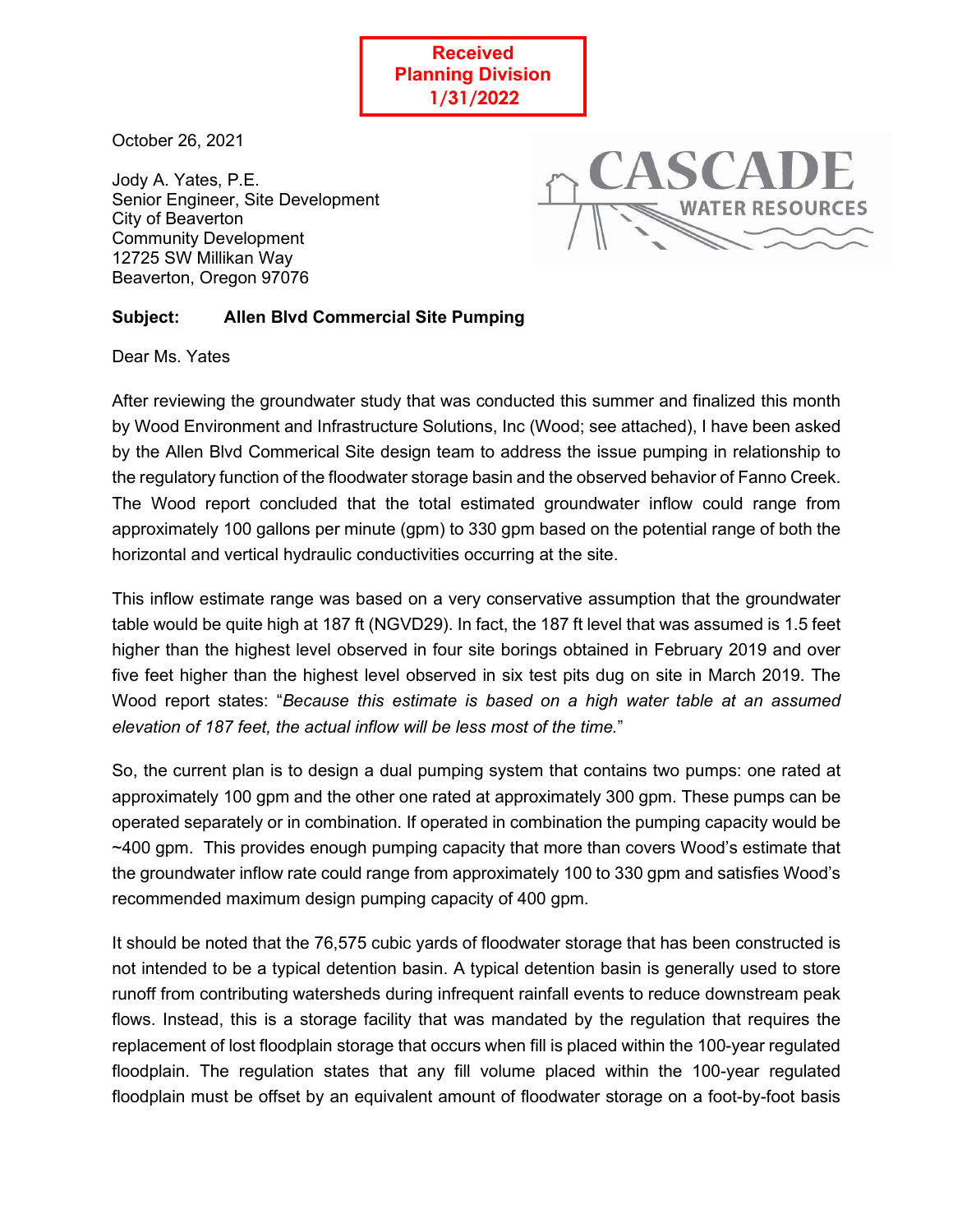up to and including the elevation of the 100-year regulatory flood. In fact, the design storage volume of 76,575 cubic yards of floodwater storage being provided was based on a calculation of the amount of flood volume that would exist on the subject property under undeveloped conditions up to the height of the regulatory flood which is 192.2 ft (NAVD88) or 188.7 ft (NGVD29). This calculation was made based on the assumption that the floodwaters would remain on the subject site up to the elevations specified. If the 100-year flood were to occur, however, the bulk of those floodwaters would flow north across Allen Blvd towards Upper Beaverton Creek. Table 1 shows the final estimated floodplain storage volumes being provided to offset the fill planned for the proposed Allen Blvd Commerical Site Development.

The pumping system design requires the installation of automated water level sensors on both the creek and the floodwater storage basin. This will provide the real time data needed for the pumping design consultant (i.e., PumpTech, LLC) to design the control panel that dictates the proper and automatic operation of the installed pumps.

So, what should be the proper operation of the pumps being proposed for instillation? First off, the primary responsibility of the pumping system is to remove the groundwater that could enter the facility and reduce the amount of floodwater storage available in the basin. The smaller pump will provide ~100 gpm of capacity and the larger one will provide ~300 gpm. The smaller pump will only operate when the water level in the pond is equal to or greater than 178.0 ft (NGVD29) and the water level in the creek is above 177.56 ft but below 182.5 ft. This trigger elevation for groundwater pumping of 178.0 ft in the basin is 0.3 feet above the 177.7 ft (NGVD29) bottom of the excavated storage basin. So, the pump with the greatest hours of expected operation is the smaller 100 gpm one designed to control the groundwater level in the basin whenever gravity flow through the flap-gated lower pipe is not available.

The larger pump will primarily be used to assist in the draining of the 24,558 cubic yards of stored water below the 182.5 ft elevation which matches the invert of the 48-inch diameter inflow and outflow pipe that fills and drains the storage basin by gravity depending on the elevation of the creek. So, for this 300 gpm pump to be operating the creek must be within the operational range of 182.5 ft to ~178 ft when gravity drainage through both the upper larger pipe and the lower flapgated pipe is not available. It would take the 300 gpm pump ~11.48 days to drain these 24,558 cubic yards of stored water. That duration assumes that no gravity drainage through the lower flap gated pipe would be occur during this entire period. However, it also assumes that there is no groundwater inflow during this time which is not a reasonable assumption. So, if we assume the groundwater inflow is 100 gpm then the 300-gpm pump by itself would take ~17.21 days to drain the 24,558 cubic yards of stored water. Once again, this calculation assumes that no water volume would be discharged by gravity through the lower flap gated pipe during this entire time.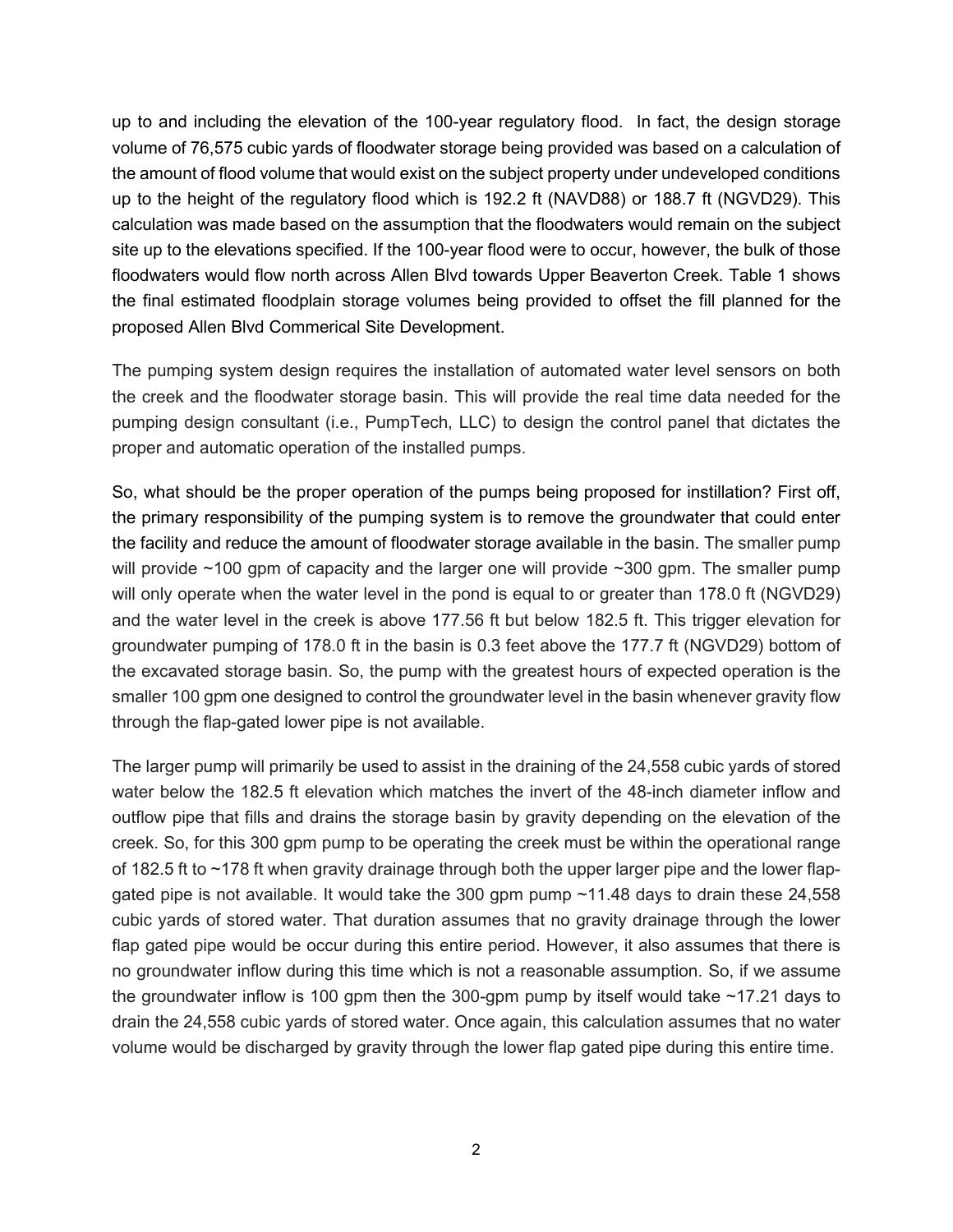Some might feel that 17.21 days or even 11.48 days is too long of a time to take to ensure the storage facility has it's designed capacity available before the next flood occurs. To address that concern Cascade Water Resources (CWR) examined 24 years of historic stage and flow data from 1991 to 2015 at both the USGS gages on Fanno Creek (i.e., one located at 56th Ave and the other at Durham Rd.) The original intent of the analysis was to compute flood reoccurrence intervals at each gage and utilize standard flow transfer techniques to develop peak flow and recurrence estimates at the Allen site.

The analysis found 18 historic flood events over this period that had clear peaks observed at both gages. So, a total of 18 flood events were found over the 24-year period examined. Based on the computed flow transfers to the Allen site and the rating curve developed from the FEMA approved hydraulic model, the estimated range of peak floodwater levels at the Allen site varied from 183.6 ft to 187.5 ft (NVGD29). All these events would have flowed into and out of the storage facility, if it existed, with the smallest of these events reaching an estimated maximum height of 183.6 ft which would represent a 1.1 ft depth of water within the 48-inch pipe. Although six different years experienced two flood events each year (i.e., 1994, 2003, 2005, 2010, 2012, and 2015), no two floods occurred in the same water year. In fact, the shortest period of time observed between any two floods was almost 7 months or 187 days. That only occurred because the flood event of 6/6/2010 was only one of the two floods that occurred outside of the traditional November 1st through April 30<sup>th</sup> wet period in Western Oregon. The other non-wet period flood event occurred on 10/27/1994. The month with the most observed floods was December with 6; followed by January with 4; then March with 3; February with 2; and November with 1. Although some flood events could have been missed due primarily to missing gage records, this analysis clearly shows that there is no history of back-to-back floods on Fanno Creek with several months expected to pass between any two flood events that would be larger enough to flow into the storage facility.

Neither of these pumps are expected to operate whenever the creek level exceeds 182.5 ft (NVGD29). Also, in times of extremely high groundwater inflow and where the creek is within the operational elevation range, the larger pump or even both pumps could be used to control groundwater inflow to the basin that can't be discharged to the creek by gravity. This ensures that up to 400 gpm of pumping capacity could be provided if an extreme situation requires it.

Sincerely,

**Cascade Water Resources, LLC** 

 $R.C.$ 

Roger Sutherland, PE Principal Water Resources Engineer & President